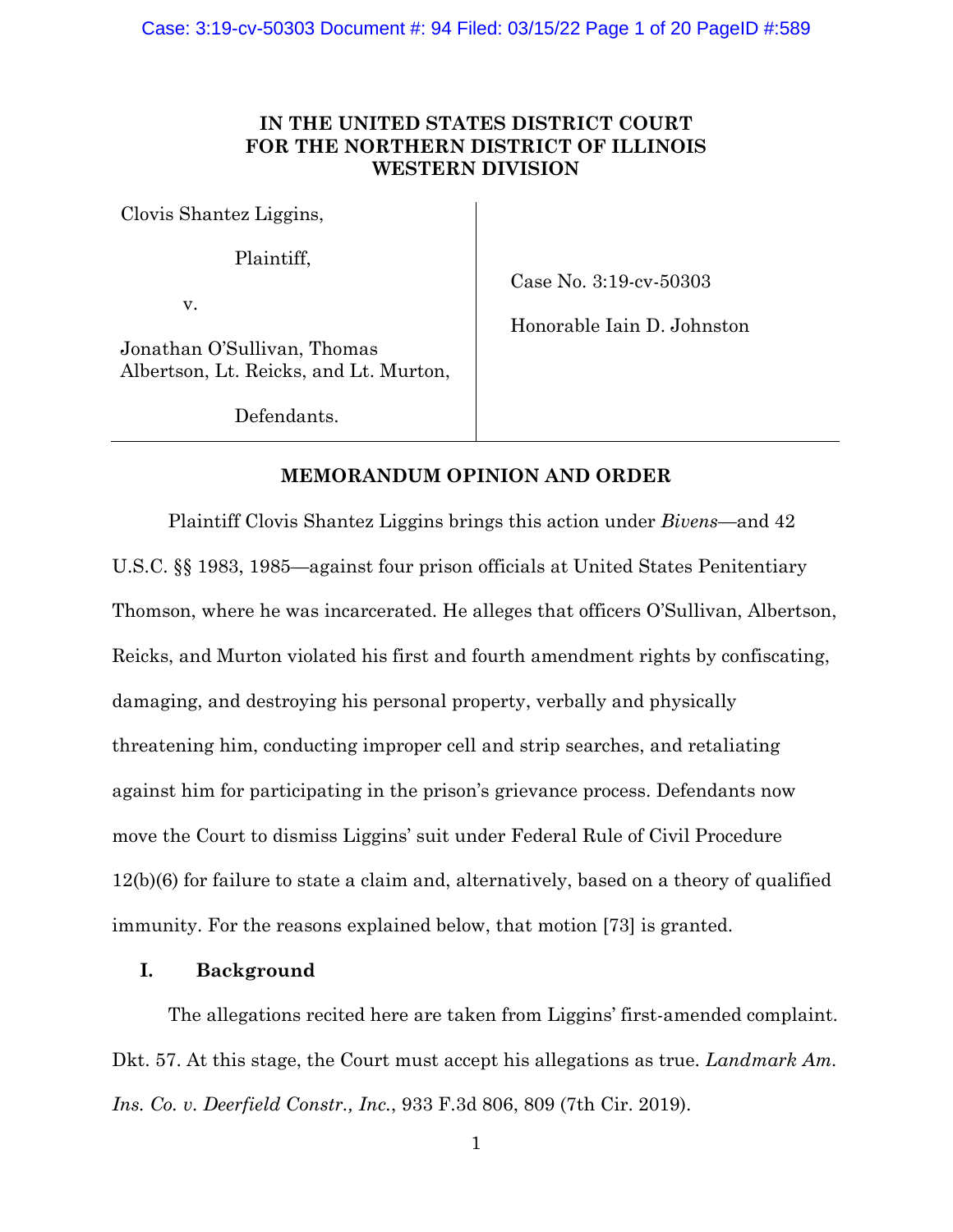#### Case: 3:19-cv-50303 Document #: 94 Filed: 03/15/22 Page 2 of 20 PageID #:590

Clovis Shantez Liggins was an inmate at USP Thomson until September 24, 2020, when he was transferred to another federal penitentiary in Texas. He was originally transferred to Thomson as part of a work program, and he was assigned a facilities maintenance job, which included snow removal and lawn mowing. He was not assigned the janitorial job, which was a separate position in the program. On June 6, 2019, Correctional Officers O'Sullivan and Albertson asked Liggins to collect trash in the outdoor recreational area. He refused, explaining that such janitorial services were not his job. Undeterred, the officers insisted. After Liggins asked to speak with a lieutenant about the matter, O'Sullivan became irate, cursed at Liggins, and threatened him physically. The officers did not allow Liggins to speak with a lieutenant.

After this incident concluded, the officers followed Liggins to his cell and conducted an impromptu search. They confiscated some of his property and destroyed other items. They also opened some condiment packets he had in his cell and smeared the contents over some of Liggins' items of clothing. He further alleges that they destroyed sentimental items, including photos of his family and friends.

Later that day, Albertson took Liggins to a private room, locked him in a cage, and asked him to strip completely nude for a strip search. Though Albertson did not create a record of the incident, Liggins filed an administrative complaint. In July 2019, as Liggins' was leaving the dining area, O'Sullivan grabbed him and threw him against the wall. He then took Liggins into another private room and conducted another strip search. During the search, O'Sullivan made Liggins squat,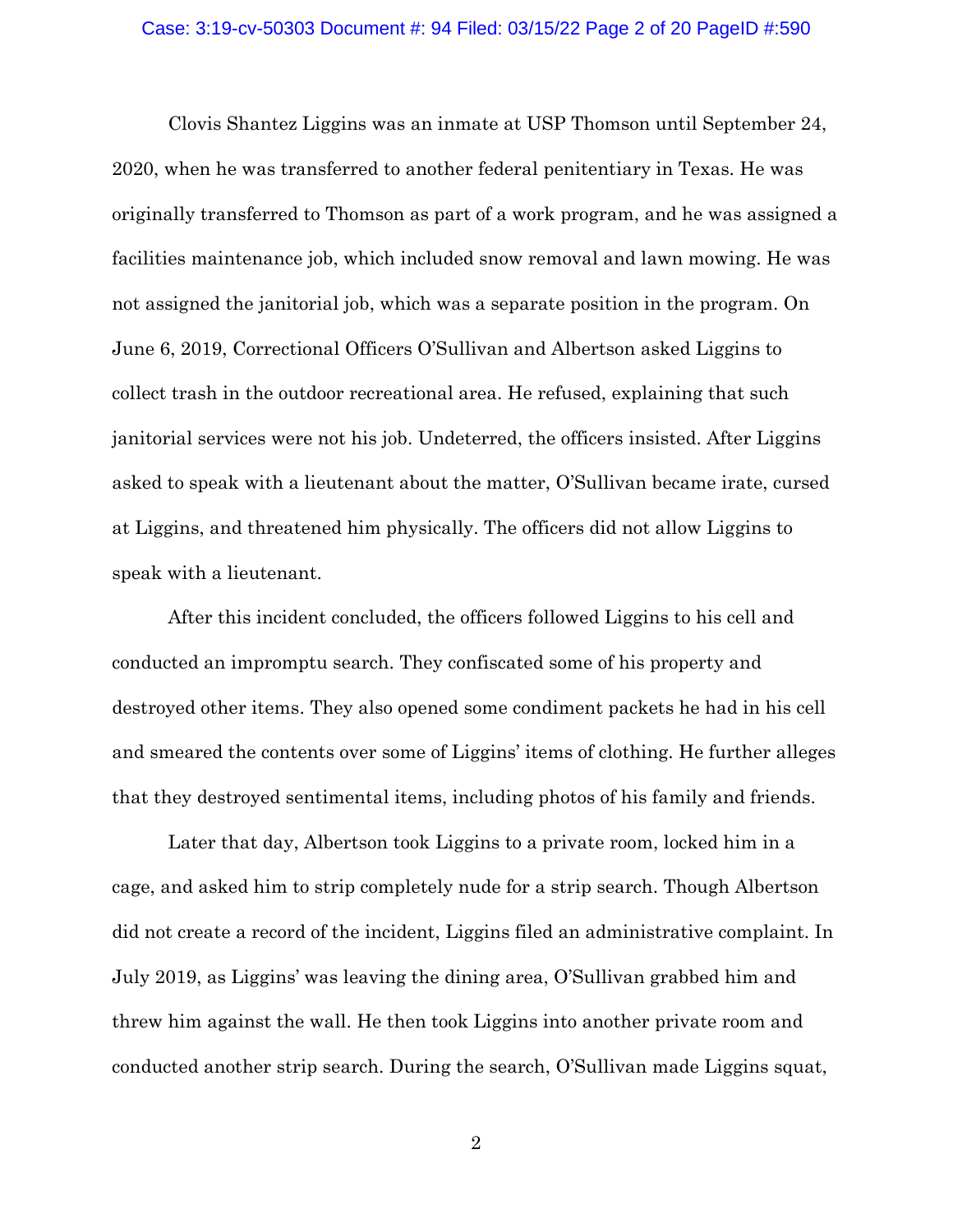#### Case: 3:19-cv-50303 Document #: 94 Filed: 03/15/22 Page 3 of 20 PageID #:591

spread his buttocks, and cough multiple times. O'Sullivan allegedly then told Liggins that his problems would go away if he withdrew the administrative complaint. Here again, the correctional officer did not create an incident report documenting the strip search.

On October 12, 2019, two correctional officers escorted Liggins to meet with Lieutenants Reicks and Murton, who then demanded that he withdraw the administrative complaint. Liggins alleges that Murton intimidated him and threatened to beat him, strip search him, take additional items of his property, and then place him in the Special Housing Unit. Murton then put on a pair of latex gloves and told Liggins to remove his coat and pointed out that the room had no cameras in it—Liggins saw this as a reference to the idea that he was about to be strip searched again. Liggins further alleges that Murton explained how he and Reicks could write incident reports however they wanted, and no one would ever question it. After the incident, Murton told Liggins to get out of his office and cursed at him. No incident report was filed. Though Liggins alleges that he did not withdraw the administrative complaint, he also explains that it was never reviewed and returned to him. Because the work program at Thomson ended, Liggins was transferred to Beaumont, Texas, on September 24, 2020.

After filing this action *pro se*, the Court screened his complaint for failure to state a claim and dismissed Lieutenants Murton and Reicks from the case. Dkt. 7. The Court then assigned an attorney to represent Liggins, and his new counsel filed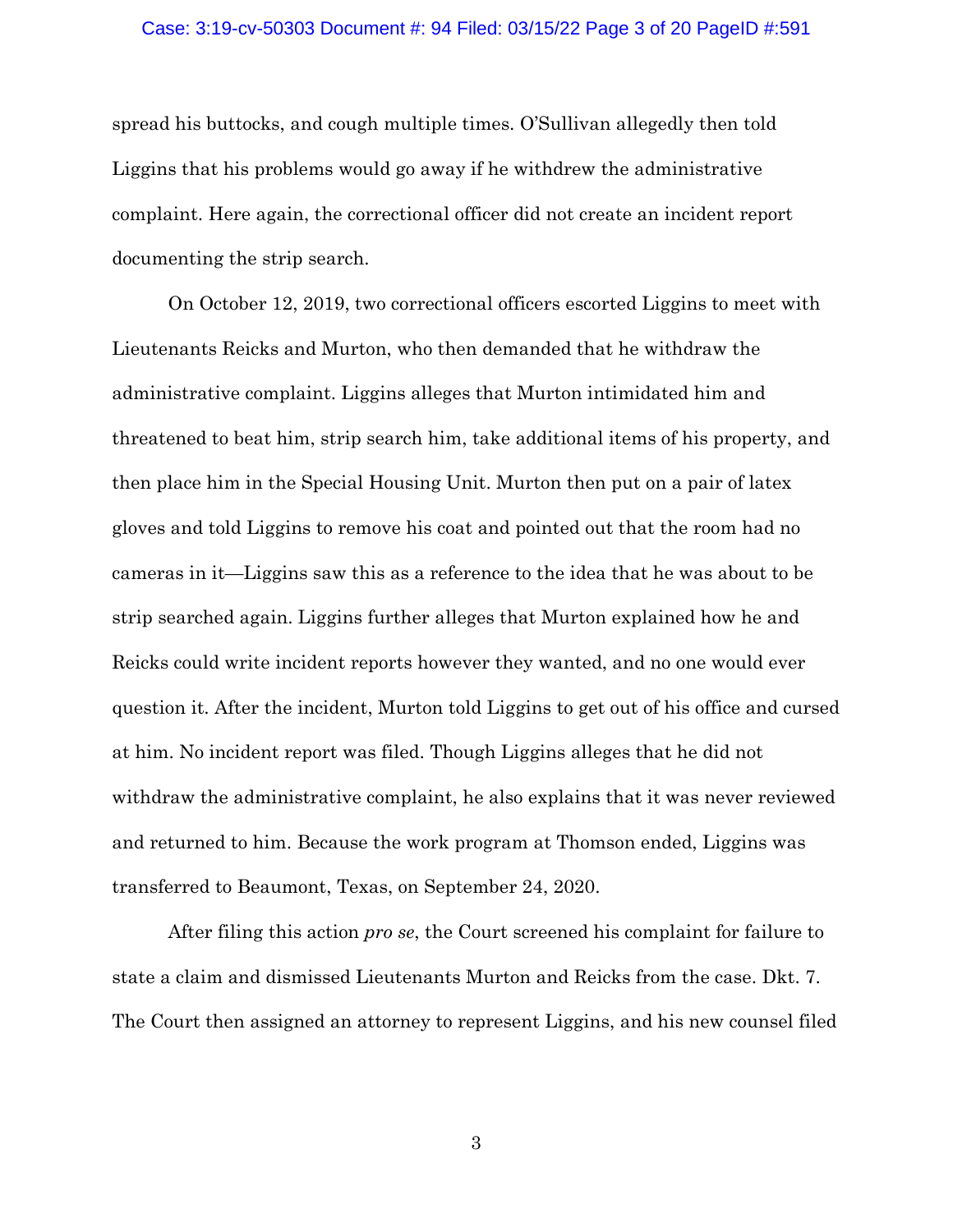#### Case: 3:19-cv-50303 Document #: 94 Filed: 03/15/22 Page 4 of 20 PageID #:592

the now operative first-amended complaint, which added Murton and Reicks back to this suit. Dkt. 57.1 All Defendants now move the Court to dismiss. Dkt. 73.

## **II. Analysis**

Under Rule 8, the plaintiff must allege facts sufficient to "state a claim to relief that is plausible on its face." *Bell Atl. Corp. v. Twombly*, 550 U.S. 544, 570 (2007). A plaintiff's well-pleaded factual allegations must allow "the court to draw the reasonable inference that the defendant is liable for the misconduct alleged." *Ashcroft v. Iqbal*, 556 U.S. 662, 678 (2009). The Court accepts as true all the plaintiff's well-pleaded allegations and views them in the light most favorable to the plaintiff. *Landmark Am. Ins. Co. v. Deerfield Constr., Inc.*, 933 F.3d 806, 809 (7th Cir. 2019). The defendant bears the burden on a motion to dismiss to establish the legal insufficiency of the complaint. *Marcure v. Lynn*, 992 F.3d 625, 631 (7th Cir. 2021). "Factual allegations must be enough to raise a right to relief above the speculative level on the assumption that all of the complaint's allegations are true." *Twombly*, 550 U.S. at 545. "But the proper question to ask is still '*could* these things have happened, not *did* they happen.'" *Carlson v. CSX Transp. Inc.*, 758 F.3d 819, 827 (7th Cir. 2014) (quoting *Swanson v. Citibank, N.A.*, 614 F.3d 400, 404–05 (7th Cir. 2010) (emphasis in original)).

## **A. First Amendment**

Defendants argue that Liggins' first amendment retaliation claim must fail because no such claim exists under *Bivens*. The Court need not rehash this analysis.

<sup>&</sup>lt;sup>1</sup> The Court thanks the assigned counsel and his team for their efforts to date in this matter. Their *pro bono* work is appreciated by the Court and, hopefully, by Mr. Liggins.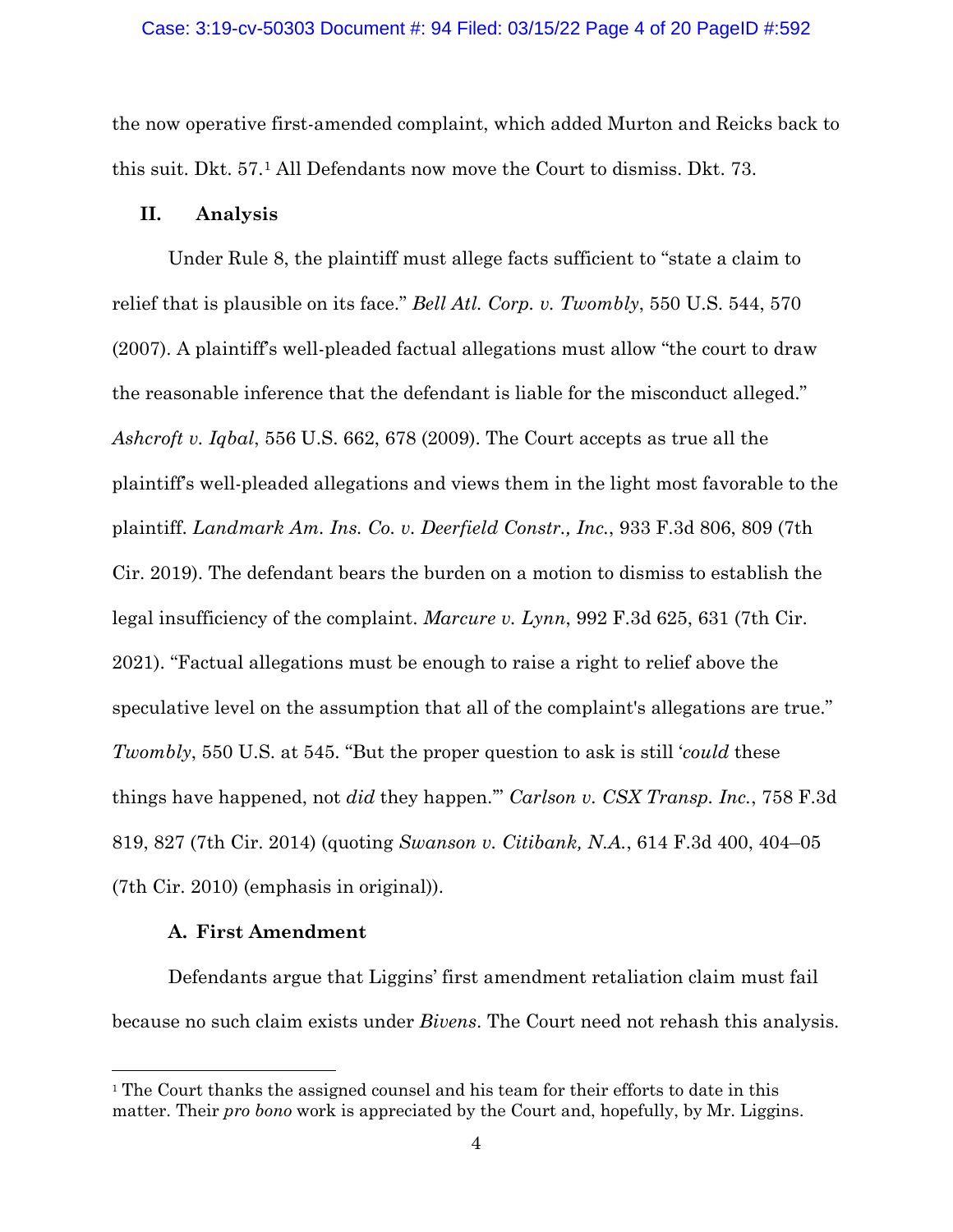## Case: 3:19-cv-50303 Document #: 94 Filed: 03/15/22 Page 5 of 20 PageID #:593

Courts across the country have consistently held that no claim against federal officials exists for first amendment retaliation under *Bivens*. As this Court has recently explained, "Indeed, it is possible to collect cases collecting cases for this holding." *Sargeant v. Barfield*, No. 19-cv-50187, 2021 U.S. Dist. LEXIS 113597, at \*4 (N.D. Ill. June 17, 2021); *see also Piggee v. McMillin*, No. 21-cv-1328, 2022 U.S. Dist. LEXIS 23135, at \*7–8 (C.D. Ill. Feb. 9, 2022); *Redmon-El v. Sullivan*, No. 20 cv-50128, 2021 U.S. Dist. LEXIS 188953, at \*4 (N.D. Ill. Sept. 20, 2021); *Clark v. True*, No. 20-cv-00049, 2021 U.S. Dist. LEXIS 163418, at \*9–10 (S.D. Ill. Aug. 27, 2021). Thus, the Court grants Defendants' motion to dismiss Liggins' first amendment retaliation claim.

## **B. Fourth Amendment**

Defendants next argue that the Court should dismiss Liggins' fourth amendment claim. Although Congress provided a private right of action to remedy constitutional violations perpetrated by state actors, it has not provided an analogous statute covering claims against persons operating under color of *federal* law. *Piggee v. McMillin*, No. 21-cv-1328, 2022 U.S. Dist. LEXIS 23135, at \*3 (C.D. Ill. Feb. 9, 2022). Importantly, the question before the Court is whether to judicially create a right of action in absence of congressional action. Thus, for the purpose of that analysis, the Court assumes, rather than decides, that Liggins' allegations amount to a violation of his constitutional rights. The point here is merely to focus the Court's analysis on whether to imply a right of action, instead of focusing on the egregiousness of the alleged conduct. *See Vance v. Rumsfeld*, 701 F.3d 193, 198 (7th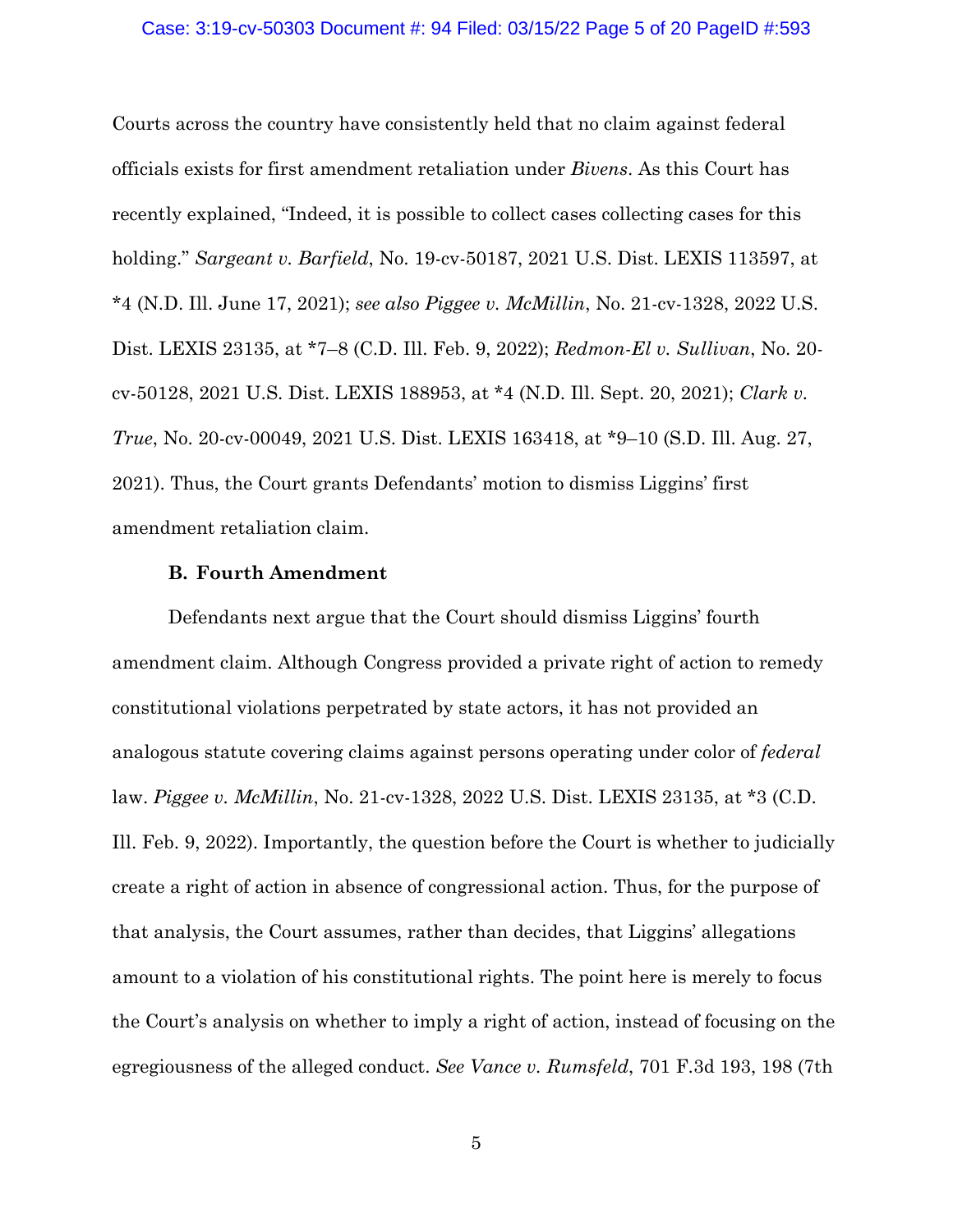#### Case: 3:19-cv-50303 Document #: 94 Filed: 03/15/22 Page 6 of 20 PageID #:594

Cir. 2012) (en banc) ("When considering whether to create an extra-statutory right of action for damages against military personnel who mistreat detainees, we assume that at least some of the conditions to which plaintiffs were subjected violated their rights."). Furthermore, following the Supreme Court's decision in *Ziglar v. Abbasi*, the Seventh Circuit has recognized that the *Bivens* remedy has been substantially narrowed, and much of the Court's prior precedent is no longer binding. *White v. Sloop*, 772 F. App'x 334, 335 (7th Cir. 2019) ("But, since *Abbasi*, the *Bivens* framework has narrowed substantially to limit lawsuits against federal agents; this court's 'past pronouncements are thus not controlling.'").

In *Bivens v. Six Unknown Named Agents of the Federal Bureau of Narcotics*, the Supreme Court judicially created a cause of action to provide legal redress for a fourth amendment claim. 403 U.S. 388 (1971). In that case, agents of the Federal Bureau of Narcotics performed a warrantless search of Bivens' apartment, arrested him, and threatened to arrest his entire family. *Id.* at 389. In providing Bivens an avenue for legal redress, the Court determined that the judiciary should infer causes of action where necessary to give teeth to constitutional rights. "And 'where federally protected rights have been invaded, it has been the rule from the beginning that courts will be alert to adjust their remedies so as to grant the necessary relief.'" *Id.* at 392 (quoting *Bell v. Hood*, 327 U.S. 678, 684 (1946)). "The very essence of civil liberty certainly consists in the right of every individual to claim the protection of the laws, whenever he receives an injury." *Id.* at 397 (quoting *Marbury v. Madison*, 1 Cranch 137, 163 (1803)). And in *Butz v. Economou*,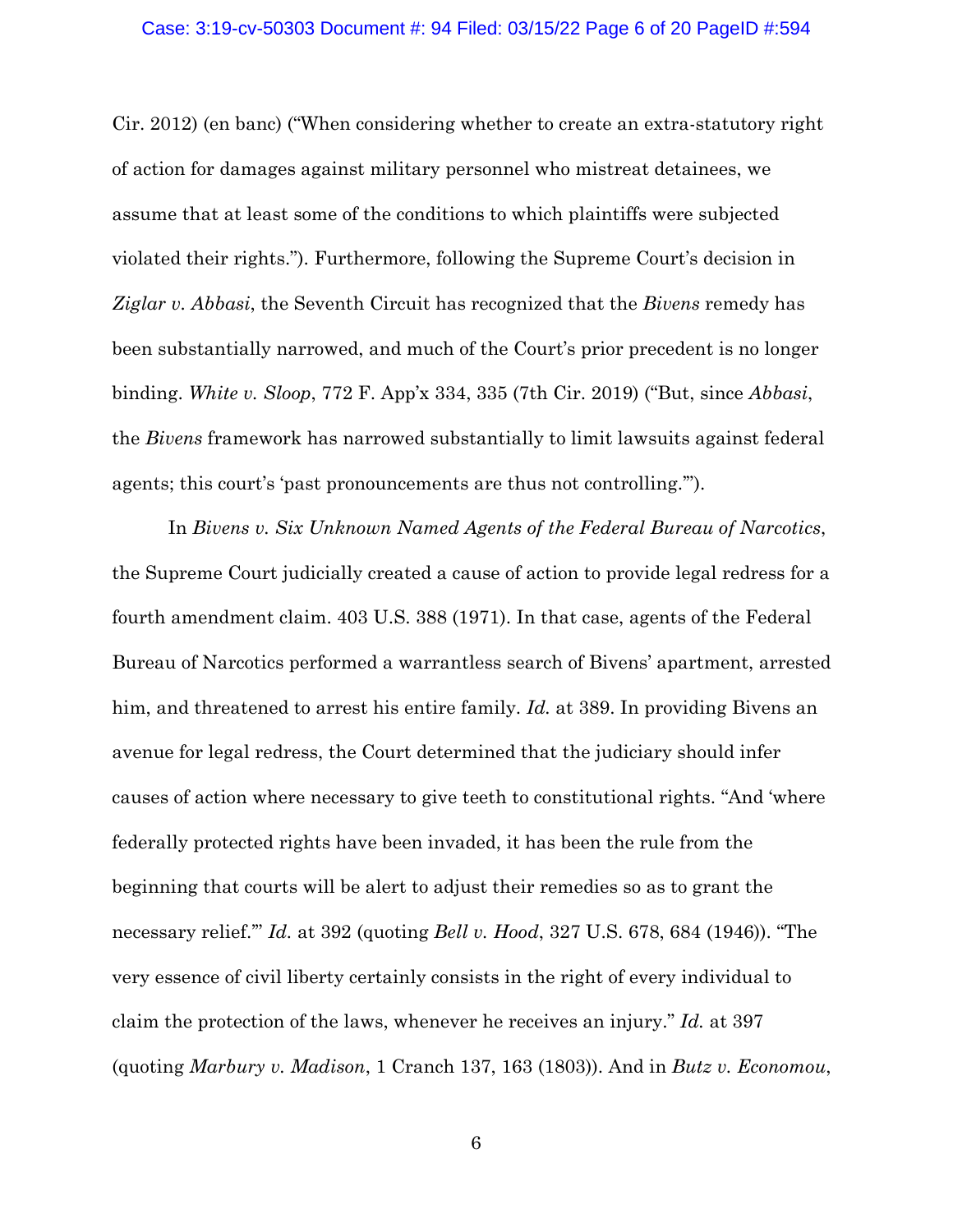### Case: 3:19-cv-50303 Document #: 94 Filed: 03/15/22 Page 7 of 20 PageID #:595

the Court explained that "*Bivens* established that a citizen suffering a compensable injury to a constitutionally protected interest could invoke the general federalquestion jurisdiction of the district courts to obtain an award of monetary damages against the responsible federal official." 438 U.S. 478, 504 (1978).

But the rationale of *Bivens* has not survived the years. Now, the Supreme Court discourages judicially created causes of action. "[I]t is a significant step under separation-of-powers principles for a court to determine that it has the authority, under the judicial power, to create and enforce a cause of action for damages against federal officials in order to remedy a constitutional violation." *Ziglar v. Abbasi*, 137 S. Ct. 1843, 1856 (2017). For that reason, extending *Bivens* beyond the facts of existing Supreme Court precedent is a "disfavored" judicial activity. *Id.* at 1857.

In determining whether to extend *Bivens* beyond its currently limited application, courts must engage in a two-step inquiry. *Hernandez v. Mesa*, 140 S. Ct. 735, 743 (2020). First, courts determine whether the claim arises in a new context or involves a new category of defendants. *Id.* If the first inquiry is met, then courts must determine whether any special factors counsel against extending *Bivens* to cover the new context. *Id.* 

## *1. New Context*

The first step is not an onerous one. The Court must determine whether Liggins' claim provides a new context, or whether it presents the same context as one of the three previously recognized *Bivens* claims. In *Hernandez*, the Supreme Court reiterated that a new context includes a new category of defendants.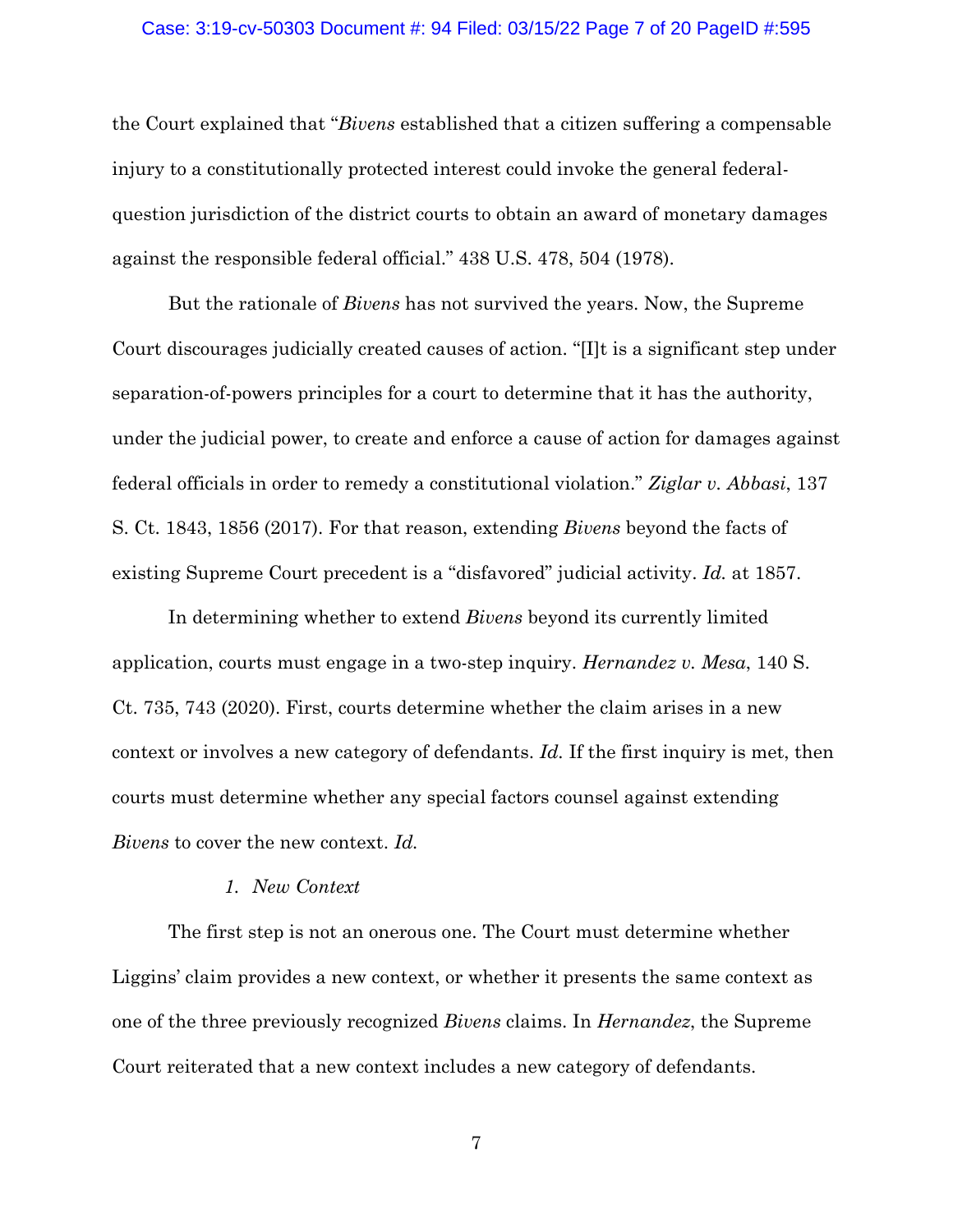*Hernandez*, 140 S. Ct. at 743. Furthermore, the universe of circumstances considered "new" is intended to be broad, so that the facts alleged will constitute a new context if they are "different in a meaningful way from previous *Bivens* cases." *Id.* And a claim "may arise in a new context even if it is based on the same constitutional provision as a claim in a case in which a damages remedy was previously recognized." *Id.* The Supreme Court has recognized *Bivens* claims in only three contexts. First, *Bivens* itself was a fourth amendment claim arising out of a purportedly unlawful search of Bivens' apartment by agents of the Federal Bureau of Narcotics. *Bivens*, 403 U.S. at 389. In *Davis v. Passman*, the Court recognized a fifth amendment claim based on sex discrimination. 442 U.S. 228 (1979). Finally, in *Carlson v. Green*, the Court recognized an inmate's eighth amendment claim for deliberate indifference to a serious medical need. 446 U.S. 14 (1980).

The factual allegations in this case present a new context. Although Liggins' contends that his claim does not present a new context, under the Supreme Court's analysis, it undoubtedly does. *Bivens* itself was a fourth amendment claim, but a claim may still arise in a new context even when the same right is invoked. *Hernandez*, 140 S. Ct. at 743. Defendants argue that the context of a prison facility supplies the new context. Dkt. 74, at 14. Liggins admirably makes a plethora of arguments, dkt. 88, at 5–8, but none overcome the simple fact that this case presents a new category of defendants than did Bivens' fourth amendment suit (prison officials rather than Bureau of Narcotics agents), and this fourth amendment claim arises in a new context (a prison rather than a private residence).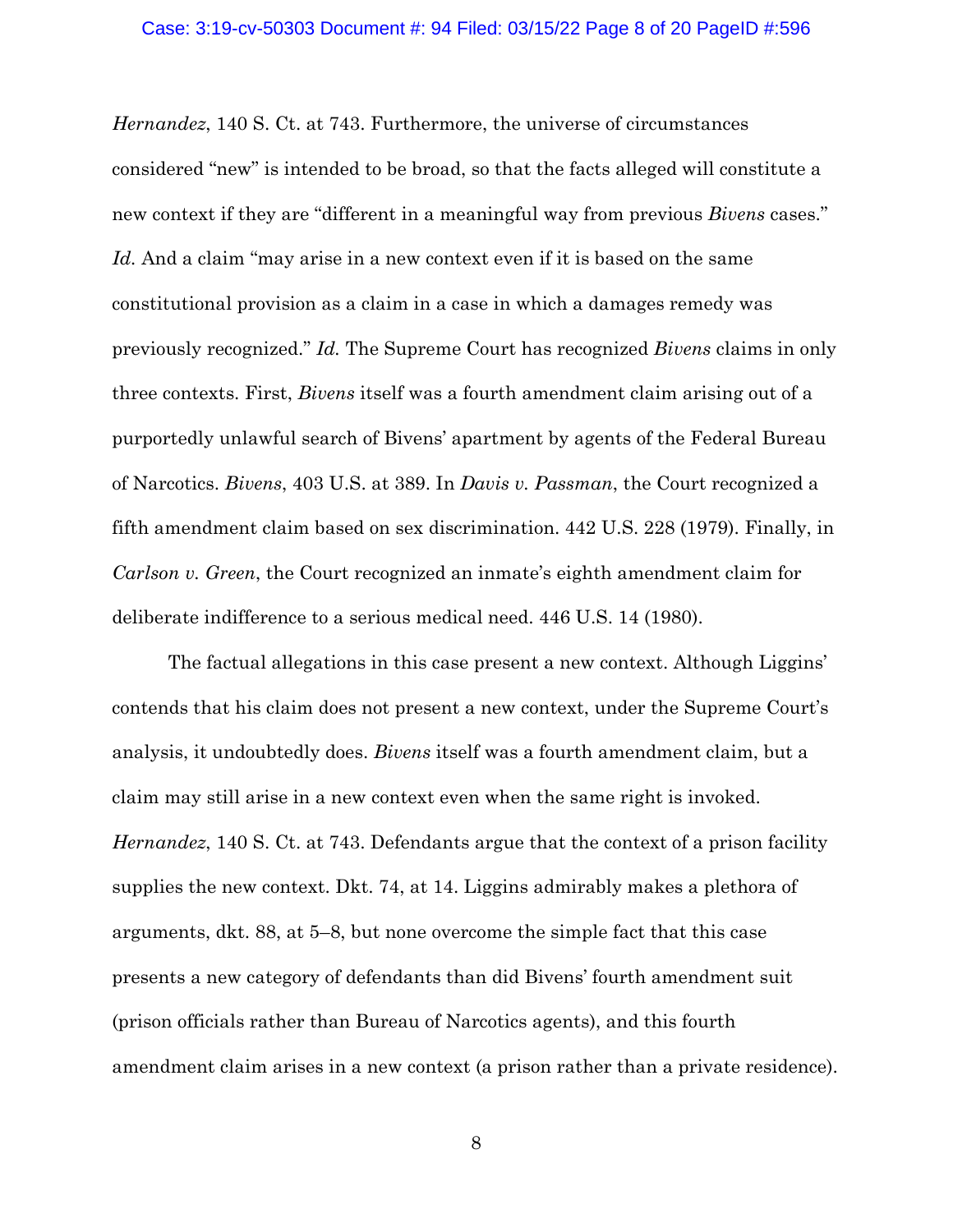#### Case: 3:19-cv-50303 Document #: 94 Filed: 03/15/22 Page 9 of 20 PageID #:597

These are meaningful differences. To be sure, *Carlson*, addressed a prison setting in the context of an eighth amendment inadequate medical care claim. But, according to the Supreme Court, "even a modest extension is still an extension." *Abbasi*, 137 S. Ct. at 1864. In this case, Liggins' fourth amendment claim challenges conduct arguably within the realm of the prison's safety and security procedures, which is considerably different than prison medical care because it implicates different concerns and requires additional deference to prison administrators. *See Bell v. Wolfish*, 441 U.S. 520, 547 (1979).

## *2. Special Factors*

If the claim arises in a new context, courts must determine whether special factors instruct against recognizing a new *Bivens* action. *Hernandez*, 140 S. Ct. at 743. Although no exhaustive list of special factors exists, the central analysis is whether the Court would impinge upon the separation of powers by judicially creating a claim where Congress has chosen not to act. *Id.* This analysis includes consideration of whether sound reasons exist "to think Congress might doubt the efficacy or necessity of a damages remedy" and "whether the Judiciary is well suited, absent congressional action or instruction, to consider and weigh the costs and benefits of allowing a damages action to proceed." *Id.* (quoting *Abbasi*, 137 S. Ct. at 1857–58). Critically, the question in a *Bivens* analysis is never whether the plaintiff should be afforded a legal remedy. Instead, the question is *who* should decide whether to provide that remedy, "Congress or the courts." *Hernandez*, 140 S.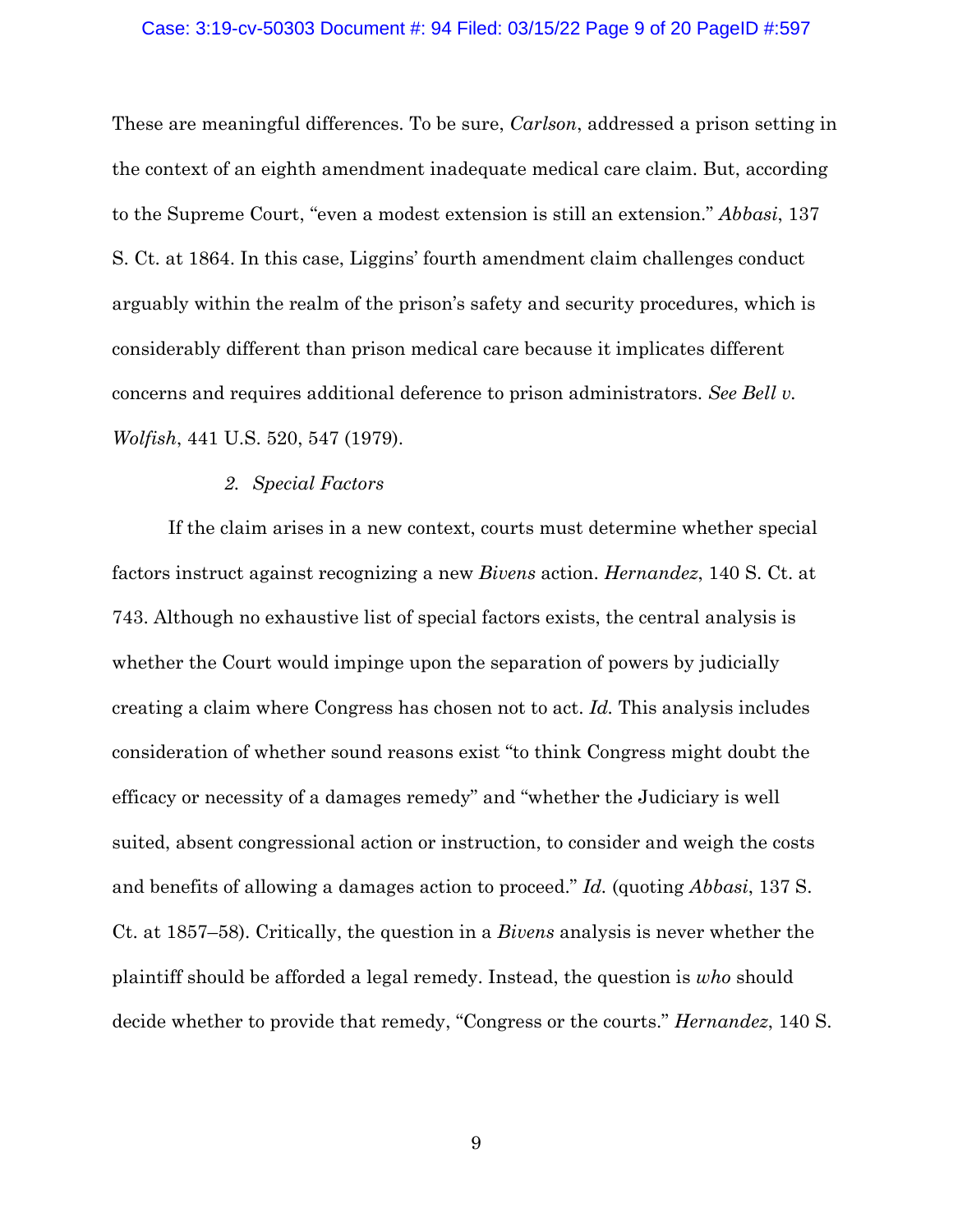Ct. at 750. "The correct 'answer most often will be Congress.'" *Id.* (quoting *Abbasi*,

137 S. Ct. at 1857).

The Supreme Court has never specifically defined what it meant by a "special factor." The Court has, however, instructed that such a factor must "cause a court to hesitate before answering that question in the affirmative":

Sometimes there will be doubt because the case arises in a context in which Congress has designed its regulatory authority in a guarded way, making it less likely that Congress would want the Judiciary to interfere. And sometimes there will be doubt because some other feature of a case—difficult to predict in advance—causes a court to pause before acting without express congressional authorization. In sum, if there are sound reasons to think Congress might doubt the efficacy or necessity of a damages remedy as part of the system for enforcing the law and correcting a wrong, the courts must refrain from creating the remedy in order to respect the role of Congress in determining the nature and extent of federal-court jurisdiction under Article III.

*Abbasi*, 137 S. Ct. at 1858. And though no exhaustive list of special factors exists,

the Court has found them in many different contexts (e.g., foreign relations and

national security, *Hernandez*, 140 S. Ct. at 744–46; the existence of an alternative

remedy, *Minneci v. Pollard*, 565 U.S. 118, 130–31 (2012); military discipline,

*Chappell v. Wallace*, 462 U.S. 296, 304 (1983), and many others).

As noted above, although the Supreme Court once saw wisdom in judicially created causes of action, the Court has since abandoned that school of thought as an extrajudicial, legislative act. And although a previous generation of Justices viewed *Bivens* in a different light, for decades, the Court has consistently refused to extend *Bivens* liability to any new context or new category of defendants. *Abbasi*, 137 S. Ct. at 1857. Moreover, although the majority in *Hernandez* did not overrule *Bivens*, the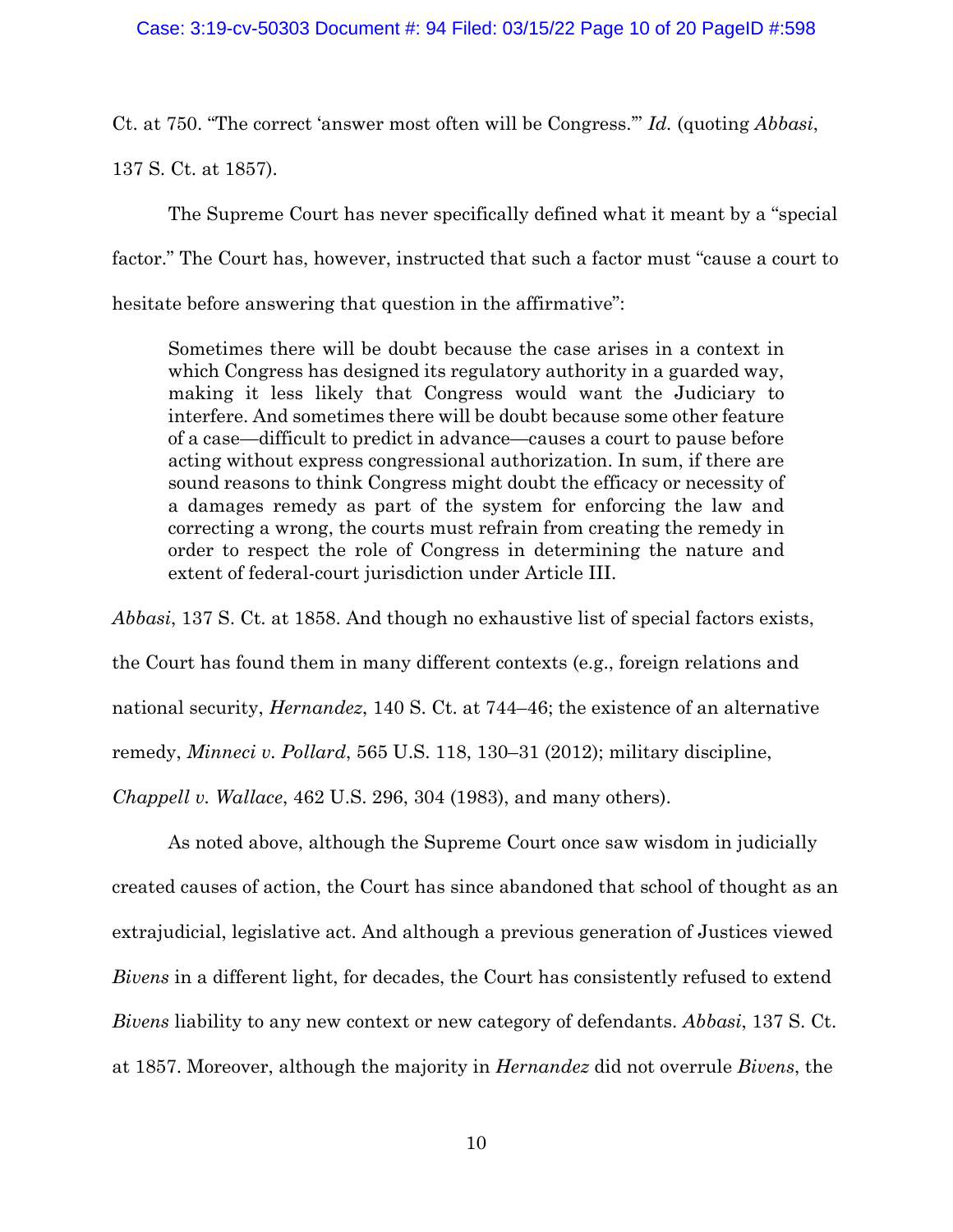#### Case: 3:19-cv-50303 Document #: 94 Filed: 03/15/22 Page 11 of 20 PageID #:599

Court recognized that had the Court's three *Bivens* cases been decided in 2020, "it is doubtful that [the Court] would have reached the same result." *Hernandez*, 140 S. Ct. at 742–43.

With this directive by the Supreme Court, the Court has no trouble in holding that special factors weigh against extending *Bivens* to provide Liggins a remedy. First, the Supreme Court has repeatedly emphasized the need for deference to prison administrators. *See, e.g.*, *Kingsley v. Hendrickson*, 576 U.S. 389, 398–99 (2015); *Turner v. Safley*, 482 U.S. 78, 84–85 (1987). And although those cases did not address *Bivens* actions, their contemplation of the need for deference to prison officials is no less compelling. As the Supreme Court noted in *Bell v. Wolfish*, "the problems that arise in the day-to-day operations of a corrections facility are not susceptible of easy solutions. Prison administrators therefore should be accorded wide-ranging deference in the adoption and execution of policies and practices that in their judgment are needed to preserve internal order and discipline and to maintain institutional security." 441 U.S. 520, 547 (1979). Here, and without contemplating the merits of Liggins' claim, Liggins' allegations clearly invoke the safety and security of the prison. He complains of strip searches, cell searches, and property destruction. But bodily and cell searches are no doubt part of daily life in a prison specifically because of the prison's need to maintain institutional safety and security. Regardless of the merits of Liggins' claim, this special factor cannot be ignored. And other courts in this Circuit have similarly noted hesitation in further creating *Bivens* remedies in the prison context. *See Piggee v. Watson*, (noting in the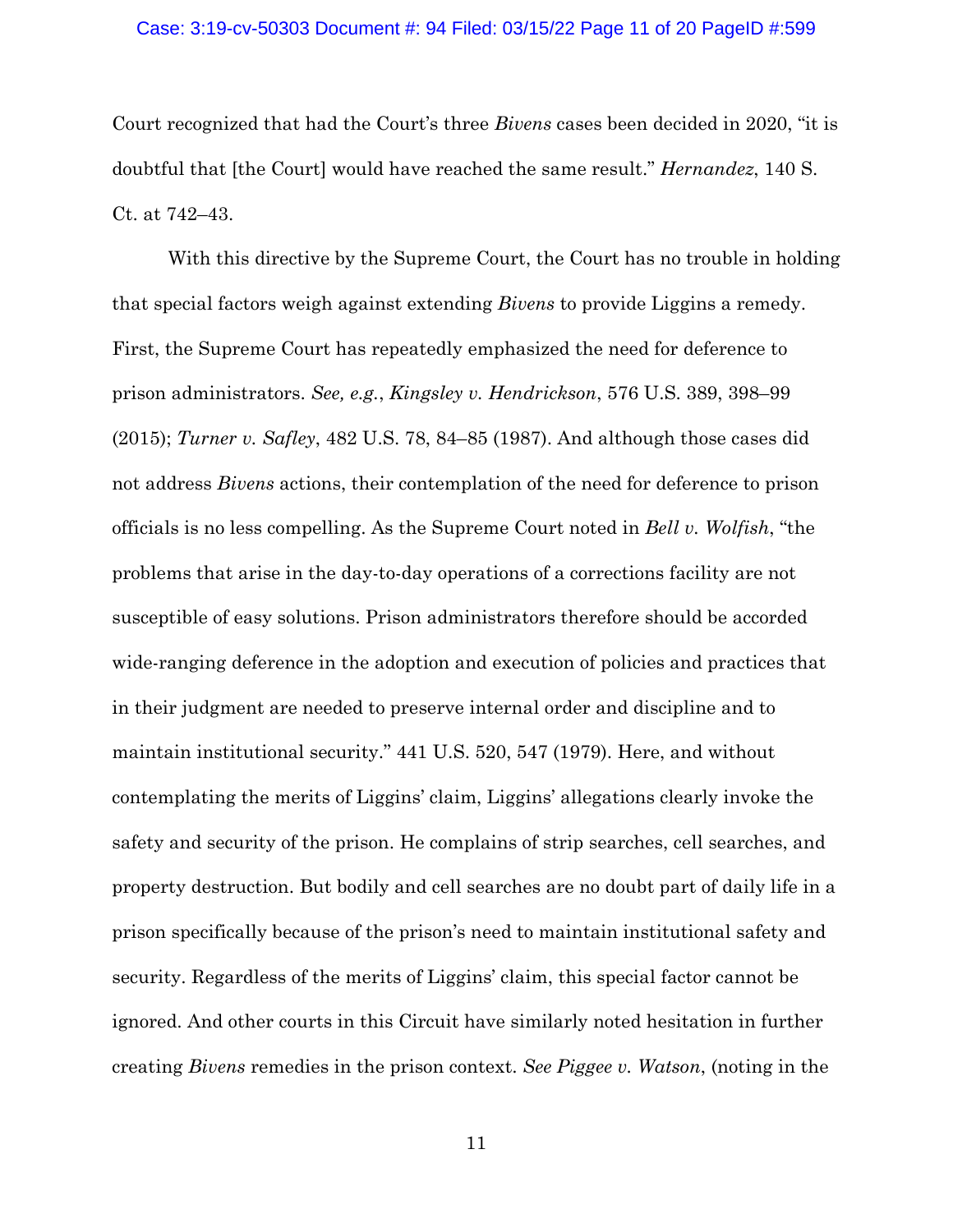## Case: 3:19-cv-50303 Document #: 94 Filed: 03/15/22 Page 12 of 20 PageID #:600

first amendment context that exposing prison officials to litigation "would inhibit their discretionary decision-making operations"); *Prucha v. Watson*, No. 2:20-cv-00199, 2021 U.S. Dist. LEXIS 22878, at \*8 (S.D. Ind. Nov. 29, 2021) (noting that "courts should hesitate to create *Bivens* remedies in situations concerning prison management").

Furthermore, congressional inaction should be considered a special factor. Congress has certainly expressed a desire to legislate in the prison context and to use the prison grievance process. Indeed, the Prison Litigation Reform Act, 42 U.S.C. § 1997e, gave Congress clear occasion to fashion a statutory remedy.2 Some courts have rejected this argument. *See, e.g.*, *Mack v. Yost*, 968 F.3d 311, 323–24 (3d Cir. 2020); *Turkmen v. Ashcroft*, No. 02-cv-2307, 2018 U.S. Dist. LEXIS 137492, at \*27 (E.D.N.Y. Aug. 13, 2018). Other courts, however, have determined that the congressional decision to forego a statutory remedy in the PLRA should be considered a special factor in a *Bivens* analysis. *Butler v. Porter*, 999 F.3d 287, 294– 95 (5th Cir. 2021); *Crocker v. Usp*, No. 5:20-cv-568, 2022 U.S. Dist. LEXIS 18031, at \*14–15 (M.D. Fla. Jan. 6, 2022). Indeed, the Supreme Court in *Abbasi* made the same suggestion in dicta:

Furthermore, legislative action suggesting that Congress does not want a damages remedy is itself a factor counseling hesitation. Some 15 years after *Carlson* was decided, Congress passed the Prison Litigation Reform Act of 1995, which made comprehensive changes to the way prisoner abuse claims must be brought in federal court. So it seems clear that Congress had specific occasion to consider the matter of prisoner abuse and to consider the proper way to remedy those wrongs. This

<sup>2</sup> For what it is worth, extraordinary legislative drafting skills are not needed to provide a claim. Congress could simply add a few words to Section 1983: "or the United States". Political will, not drafting ability, is the roadblock.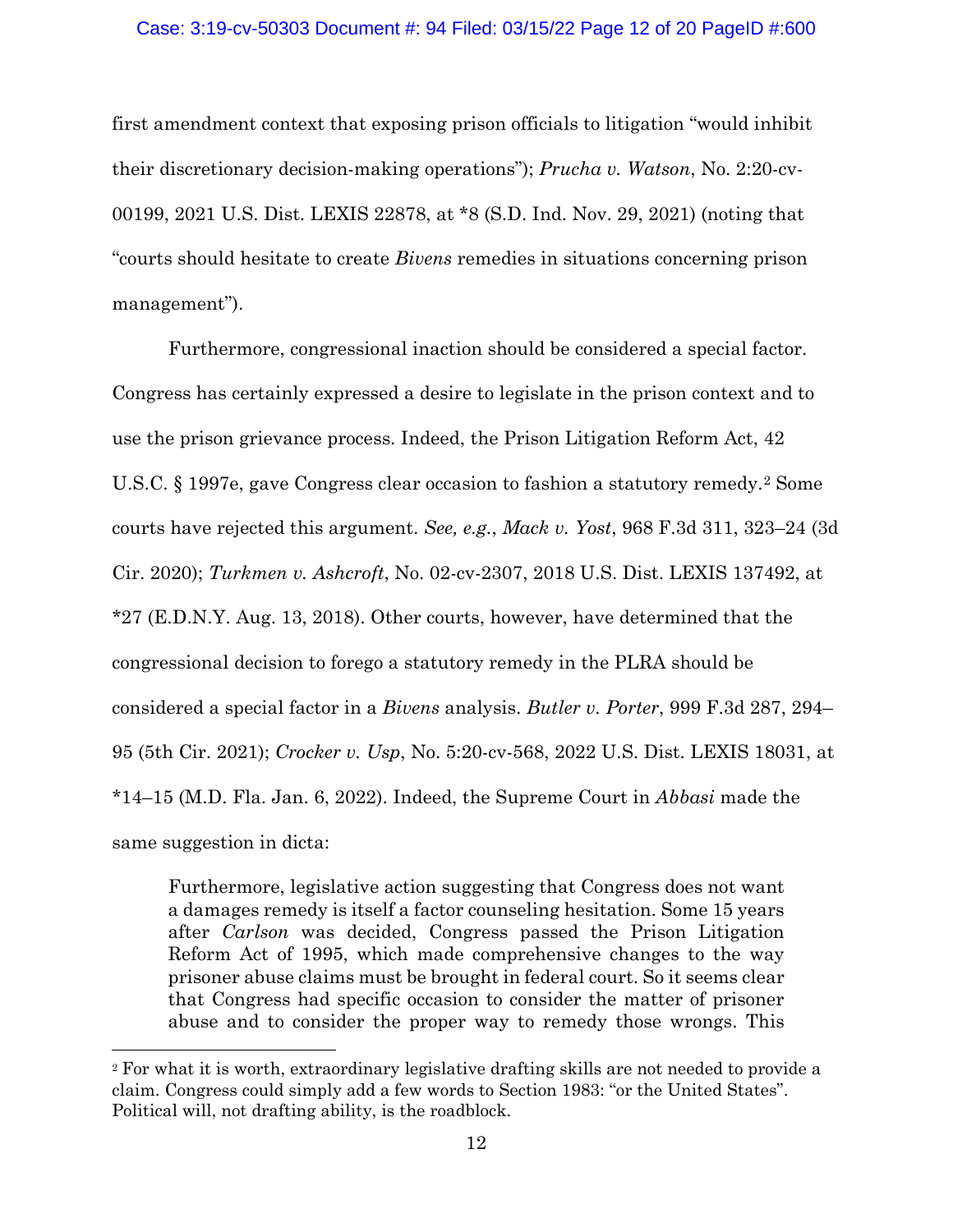Court has said in dicta that the Act's exhaustion provisions would apply to *Bivens* suits. But the Act itself does not provide for a standalone damages remedy against federal jailers. It could be argued that this suggests Congress chose not to extend the *Carlson* damages remedy to cases involving other types of prisoner mistreatment.

*Abbasi*, 137 S. Ct. at 1865 (citations omitted). Thus, the Court holds that the existence of the PLRA and Congress' decision to forego a statutory remedy, as well as the general need to defer to prison administrators on matters of institutional safety and security, are special factors that cause the Court to hesitate.

Because *hesitation* is all that is needed, *Hernandez*, 140 S. Ct. at 743, the Court declines to extend *Bivens* to cover Liggins' fourth amendment claims. Thus, he has not stated a claim under *Bivens*, and the Court must grant Defendants' motion to dismiss with prejudice.3

# **C. Sections 1983 and 1985**

Liggins also asserts a claim under 42 U.S.C. §§ 1983 and 1985(3). Dkt. 57, ¶ 52. Defendants move to dismiss the claims because they are federal, and not state, employees. Dkt. 74, at 3. In response, Liggins concedes that such an action cannot lie here under § 1983 and clarifies that any reference to section 1983 was made in error. Dkt. 88, at 2 n.1.4 Thus, the Court dismisses any claim under 42 U.S.C. § 1983 with prejudice.

<sup>&</sup>lt;sup>3</sup> The Court is driven to this conclusion despite compelling policy considerations counseling otherwise. *See Byrd v. Lamb*, 990 F.3d 879, 883 (5th Cir. 2021) (Willett, concurring). Again, the issue is which branch of the federal government should provide a right of action. *In this context*, Supreme Court jurisprudence requires Congress to do so. Entering orders like this is part of the job requirements of a federal judge, but to say doing so causes "unease", *id.* at 884, is an understatement.

<sup>4</sup> The Court appreciates counsel's refreshing candor in this regard.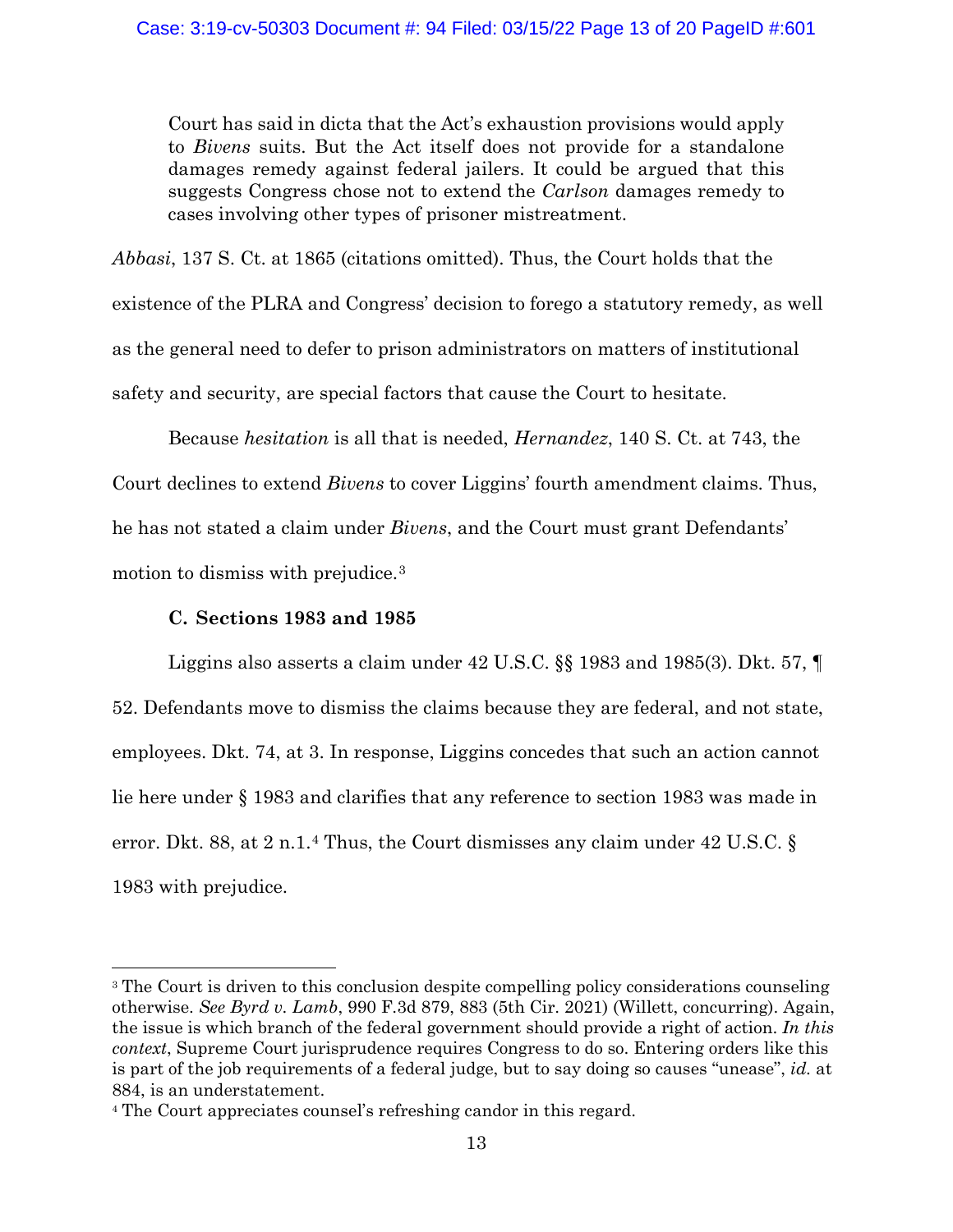#### Case: 3:19-cv-50303 Document #: 94 Filed: 03/15/22 Page 14 of 20 PageID #:602

Count III of Liggins' first-amended complaint pleads a claim of conspiracy to violate Liggins' first and fourth amendment rights. Liggins explicitly brings this claim under 42 U.S.C. § 1985. Dkt. 57, ¶¶ 64–68. Section 1985(3) provides an avenue for legal redress if the defendants have allegedly conspired to deprive plaintiffs of their rights or privileges: "If two or more persons in any State or Territory conspire . . . for the purpose of depriving, either directly or indirectly, any person or class of persons of the equal protection of the laws, or of equal privileges and immunities under the laws." § 1985(3). Defendants contend that § 1985(3) does not apply to federal officials. And even if it does, they contend that the intracorporate-conspiracy doctrine applies, so that they could not have conspired with each other. Dkt. 74, at 3–4. In the alternative, Defendants further contend that Liggins has failed to state a claim under § 1985(3).

Whether 42 U.S.C. § 1985(3) applies to defendants acting under color of federal authority—rather than under color of state authority—has never been squarely addressed by the Seventh Circuit. In *Ziglar v. Abbasi*, the Supreme Court assumed that § 1985(3) applies to federal officials. 137 S. Ct. 1843, 1867–69 (2017). More than forty years ago, a court in this district held that—unlike § 1983—§ 1985(3) does apply to defendants acting under color of federal authority. *Alvarez v. Wilson*, 431 F. Supp. 136, 142 (N.D. Ill. 1977) ("Thus, as applied to racially motivated conspiracies,  $\S 1985(1)$ , like  $\S 1985(3)$ , is a restraint upon federal officers and private organizations, as well as state action."). In *Benson v. United States*, a Northern District of Illinois court again held the same. 969 F. Supp. 1129, 1135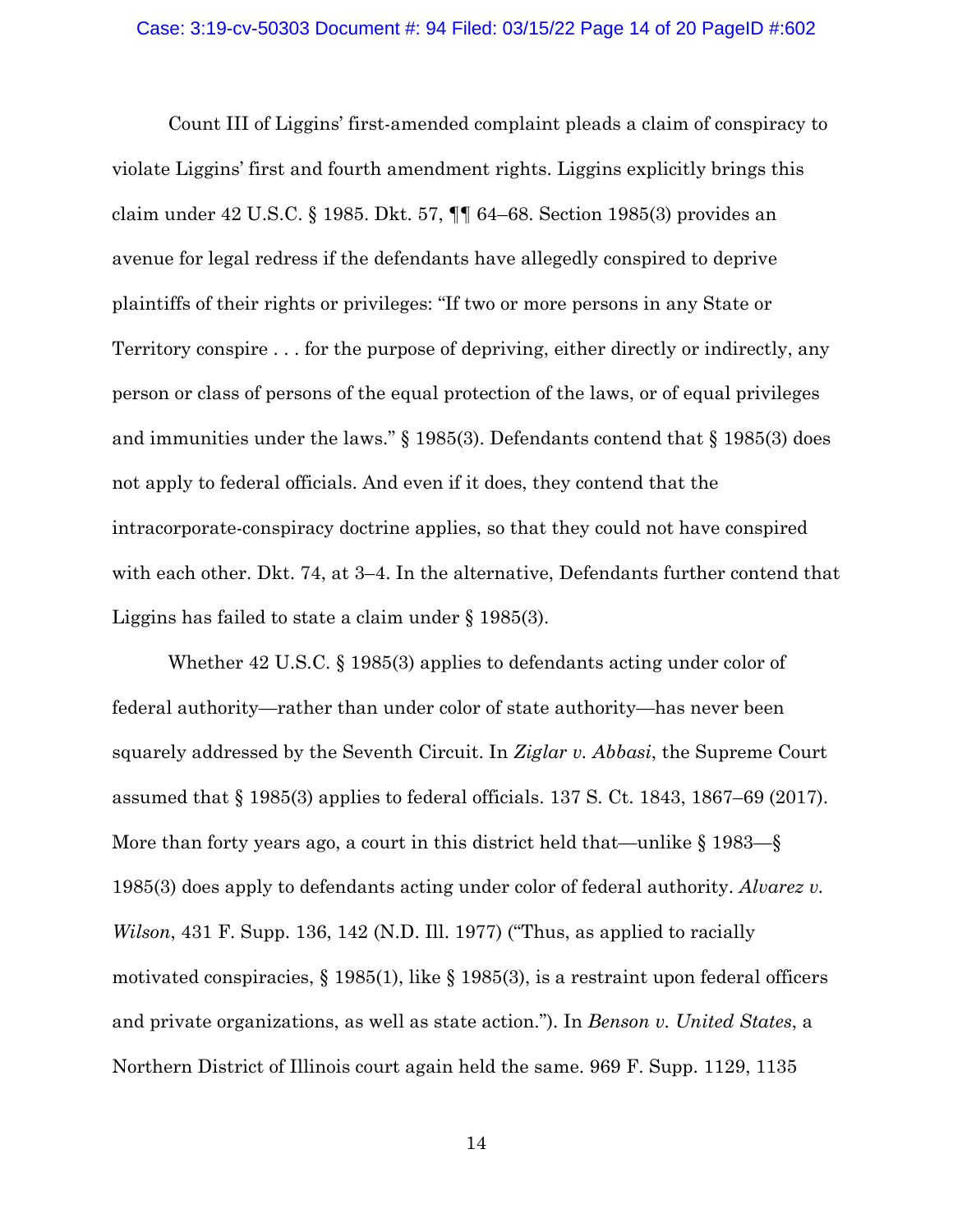(N.D. Ill. 1997) ("Section 1985 does not have the same state action requirement."); *see also Green v. Warden*, No. 07-C-37-C, 2007 U.S. Dist. LEXIS 12809, at \*8 (W.D. Wis. Feb. 21, 2007) ("Claims of conspiracies to effect deprivations of civil or constitutional rights may be brought against federal officials under *Bivens* or 42 U.S.C. § 1985(3)."). Furthermore, Congress knows how to write a statute that requires *state* action. It did so in 42 U.S.C. § 1983. That requirement is absent from the plain text of § 1985. Although not addressing the question squarely, the Supreme Court in *Griffin v. Breckenridge*, held that this textual omission must be seen as an indication that Congress intended to protect against *all* conspiratorial deprivations of equal protection "whatever their source." 403 U.S. 88, 97 (1971). Therefore, the Court holds that § 1985(3) applies to defendants acting under color of either federal or state authority.5

Defendants next contend that the intracorporate conspiracy doctrine bars Liggins' suit because they all work for the same governmental entity. Dkt. 74, at 4– 5. In *Abbasi*, the Court recognized that the courts of appeal are split on the question of whether the intracorporate conspiracy doctrine applies to claims brought under § 1985(3). *Id.* at 1867. Although the Court declined to answer the question, it noted reasons to conclude that the doctrine should apply. *Id.* at 1868 ("Nothing in this opinion should be interpreted as either approving or disapproving the intracorporate-conspiracy doctrine's application in the context of an alleged

<sup>5</sup> Defendants cite to *United Brotherhood of Carpenters & Joiners, Local 610 v. Scott*, 463 U.S. 825 (1983) for the proposition that 42 U.S.C. § 1985(3) does not apply to federal actors. But as explained above, subsequent federal courts have not interpreted that case to stand for such a proposition, nor was the Supreme Court specifically asked that question.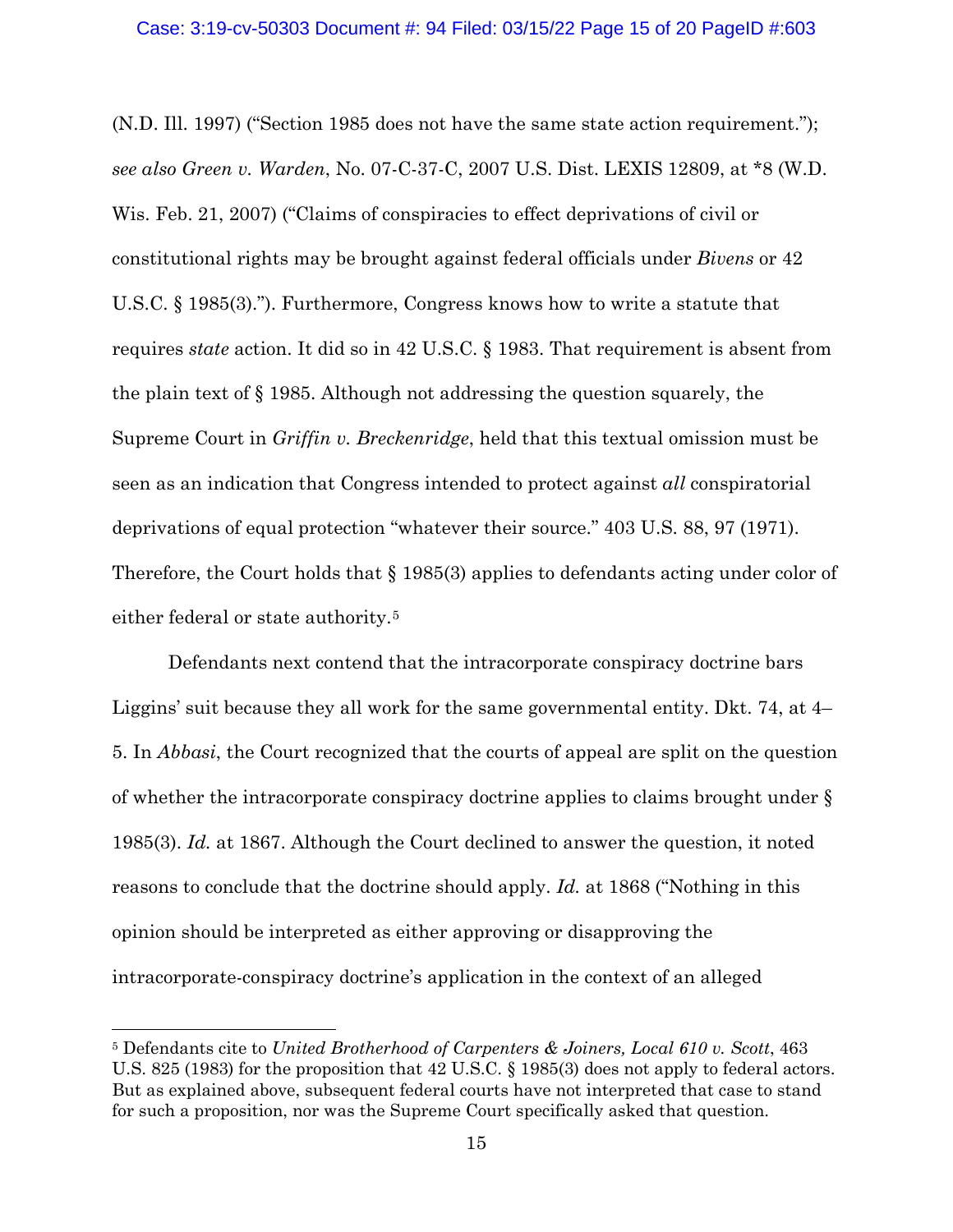#### Case: 3:19-cv-50303 Document #: 94 Filed: 03/15/22 Page 16 of 20 PageID #:604

§1985(3) violation. . . . Close and frequent consultations to facilitate the adoption and implementation of policies are essential to the orderly conduct of governmental affairs. Were those discussions, and the resulting policies, to be the basis for private suits seeking damages against the officials as individuals, the result would be to chill the interchange and discourse that is necessary for the adoption and implementation of governmental policies.").

Liggins responds that the intracorporate conspiracy does not apply in this case because Defendants are sued in their individual capacities. Dkt. 88, at 13. The argument is not well developed, and Liggins cites no cases for the proposition that the intracorporate conspiracy doctrine only applies in official capacity suits. And *Ziglar v. Abbasi* does not help. It is true the Supreme Court stated, "When two agents of the same legal entity make an agreement in the course of their official duties, however, as a practical and legal matter their acts are attributed to their principal." *Abbasi*, 137 S. Ct. at 1867. But, although the Supreme Court used the "official duties" and "official capacities" language, Liggins cites no cases interpreting *Abbasi* to hold that intracorporate conspiracy doctrine applies only to cases in which the plaintiff sues defendants in their official capacities.

Instead, the point is that the intracorporate conspiracy doctrine only applies when the defendants allegedly acted within the scope of their employment. As the Supreme Court in *Abbasi* pointed out, the circuits disagree whether intracorporate conspiracy doctrine applies in the § 1985 context. *Abbasi*, 137 S. Ct. at 1868. But when discussing the doctrine in the context of government official defendants,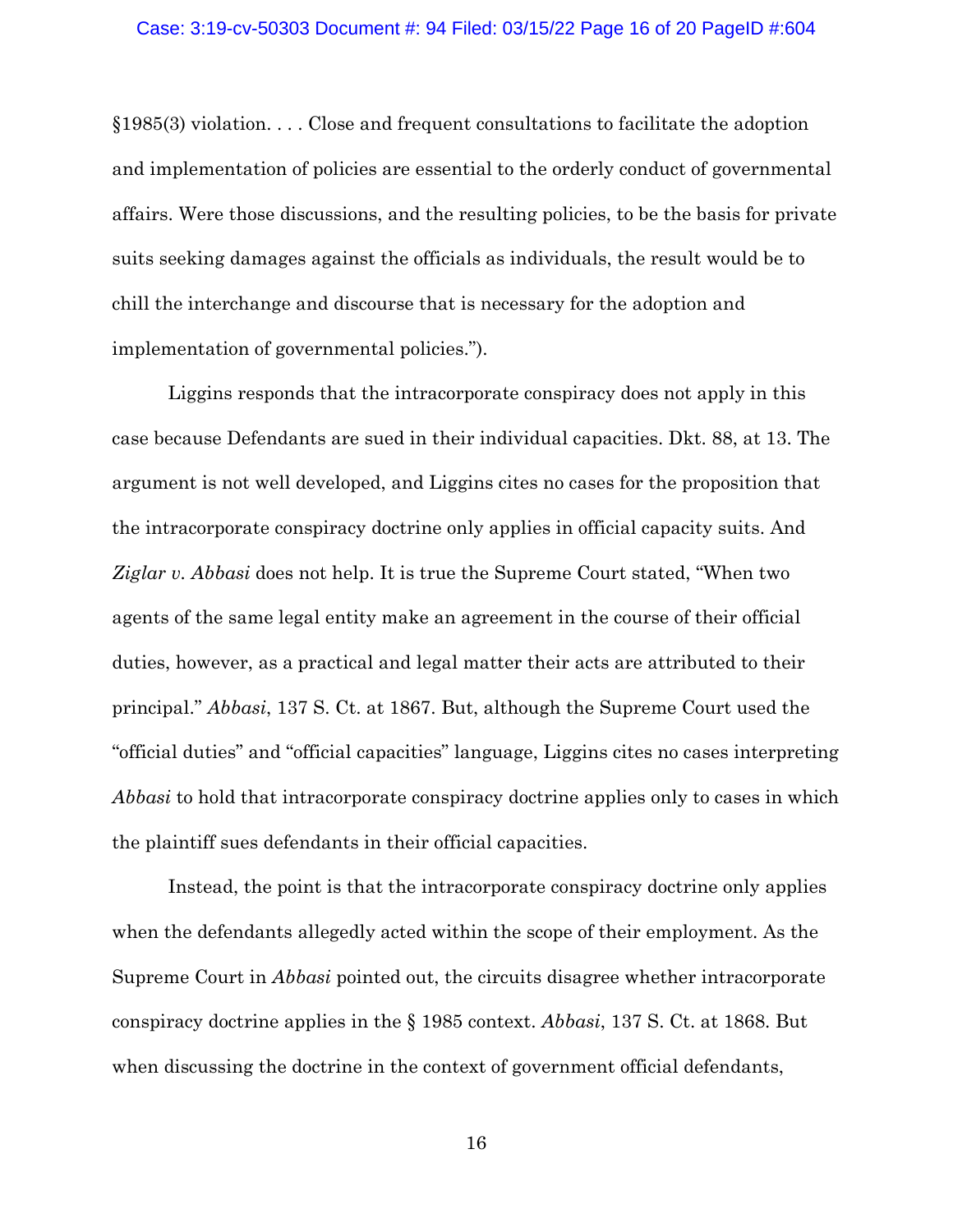### Case: 3:19-cv-50303 Document #: 94 Filed: 03/15/22 Page 17 of 20 PageID #:605

speaking of those defendants' "official duties" is no different than referring to a private defendants' "scope of employment."

The theory underpinning conspiracy doctrine is that for a conspiracy to exist two or more separate persons must work together to achieve a common goal. *Hartman v. Bd. of Trustees of Community College Dist. No. 508*, 4 F.3d 465, 470 (7th Cir. 1993). But separate persons do not work together to achieve a common goal if those separate persons act as agents on behalf of the same principle. *Id.* ("But if the challenged conduct is essentially a single act of discrimination by a single entity, the fact that two or more agents participated in the decision or in the act itself will normally not constitute the conspiracy contemplated by this statute."); *Haliw v. City of South Elgin*, 2020 U.S. Dist. LEXIS 47329, at \*9 (N.D. Ill. Mar. 18, 2020) ("Under this doctrine, employees of the same corporate entity cannot be liable under a conspiracy theory if the employees act within the scope of their employment.").

With this underlying rationale in mind, the Court must grant Defendants' motion to dismiss Liggins' § 1985(3) claim. Liggins fails to illuminate any allegations, taken as true, that show Defendants were acting outside the scope of their employment.6 Indeed, Liggins' complaint squarely alleges that the Defendants were acting in the scope of their employment during the relevant conduct. Liggins' argument seems to assume that all individual capacity claims invoke the exception

 $6$  Many of the cases on intracorporate conspiracy doctrine in the  $\S$  1985(3) context contemplate qualified immunity, due to the unsettled nature of the law on this question. Here, however, Defendants' have not argued that they are qualifiedly immune from suit under § 1985(3). Their qualified immunity argument is, instead, confined to the merits of Liggins' first and fourth Amendment claims. Thus, the Court does not consider qualified immunity in the § 1985(3) context.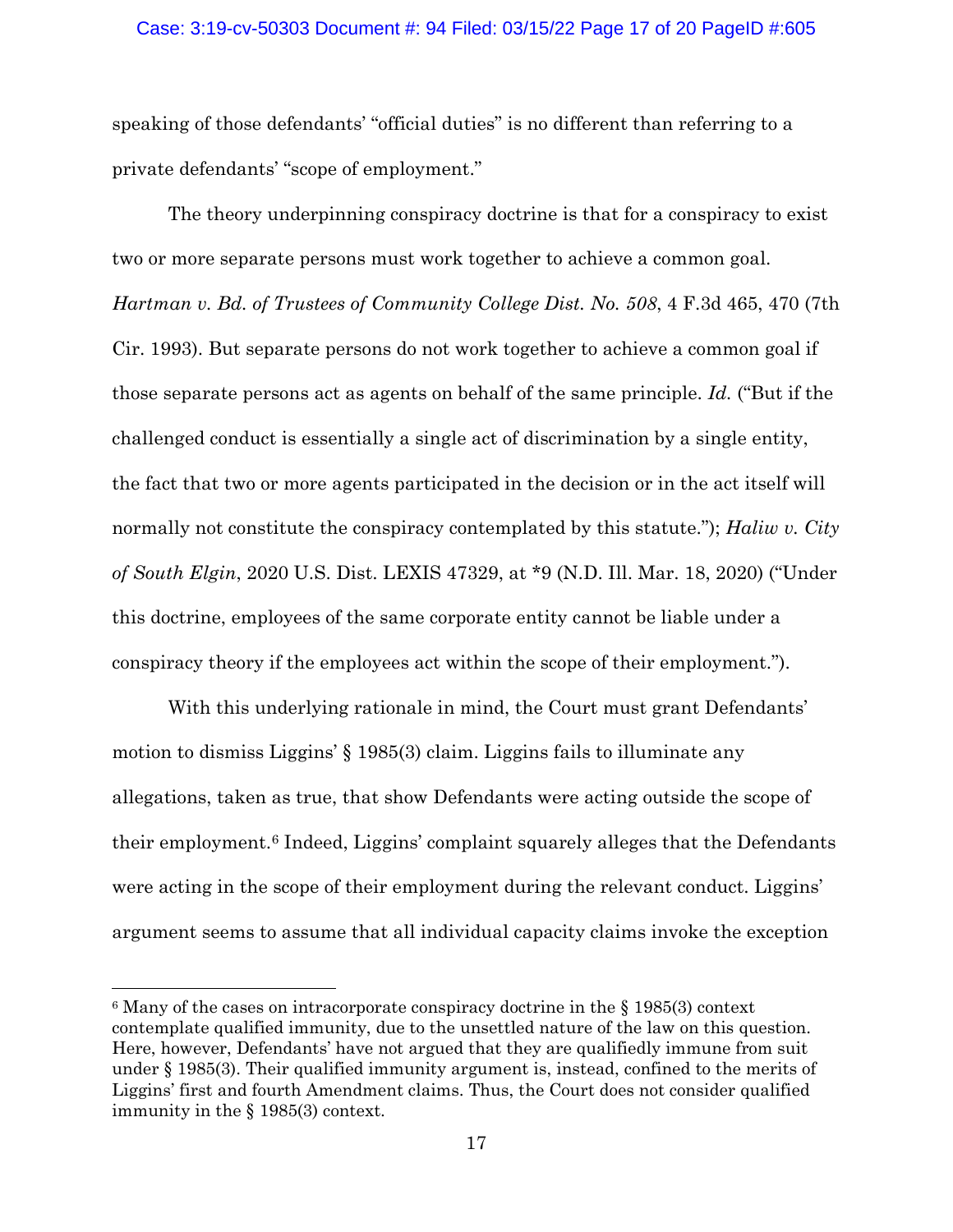### Case: 3:19-cv-50303 Document #: 94 Filed: 03/15/22 Page 18 of 20 PageID #:606

to the intracorporate conspiracy doctrine because those defendants must necessarily have been acting extralegally. In support, Liggins cites *Miller v. Smith*, 220 F.3d 491 (7th Cir. 2000). But that case had nothing to do with conspiracy, § 1985, or the intracorporate conspiracy doctrine. Thus, because Liggins has not cited any legal authority for his proposition, he has not developed the argument, so it is waived. *Martinez v. Colvin*, 12 CV 50016, 2014 U.S. Dist. LEXIS 41754, at \*26–27 (N.D. Ill. Mar. 28, 2014). And because the argument would seemingly dispose of the intracorporate conspiracy doctrine in all § 1985 individual capacity claims, the Court declines to follow it here. *See Williams v. Cook County*, No. 05 C 6351, 2006 U.S. Dist. LEXIS 44443, at \*11 (N.D. Ill. June 29, 2006) (applying intracorporate conspiracy doctrine in an individual capacity suit because defendants were members of the same governmental entity).

Regardless of whether the intracorporate conspiracy doctrine applies in this case, the Court would also dismiss Liggins' claim for failure to state a claim. Defendants argue that Liggins failed to "allege a race or other class-based discriminatory motive." Dkt. 74, at 10. Liggins responds that "Defendants engaged in conduct motivated by discriminatory animus toward a *protected* activity: filing a complaint." Dkt. 88, at 13. In support, Liggins contends that "class-based" language in § 1985(3) is not defined in the same way as it is in Title VII actions. Instead, Liggins asserts that "class-based" is defined based on its plain meaning: "a group, set, or kind sharing common attributes." *Id.* Liggins, however, cites no cases supporting such a broad definition or cases that have held that prisoners filing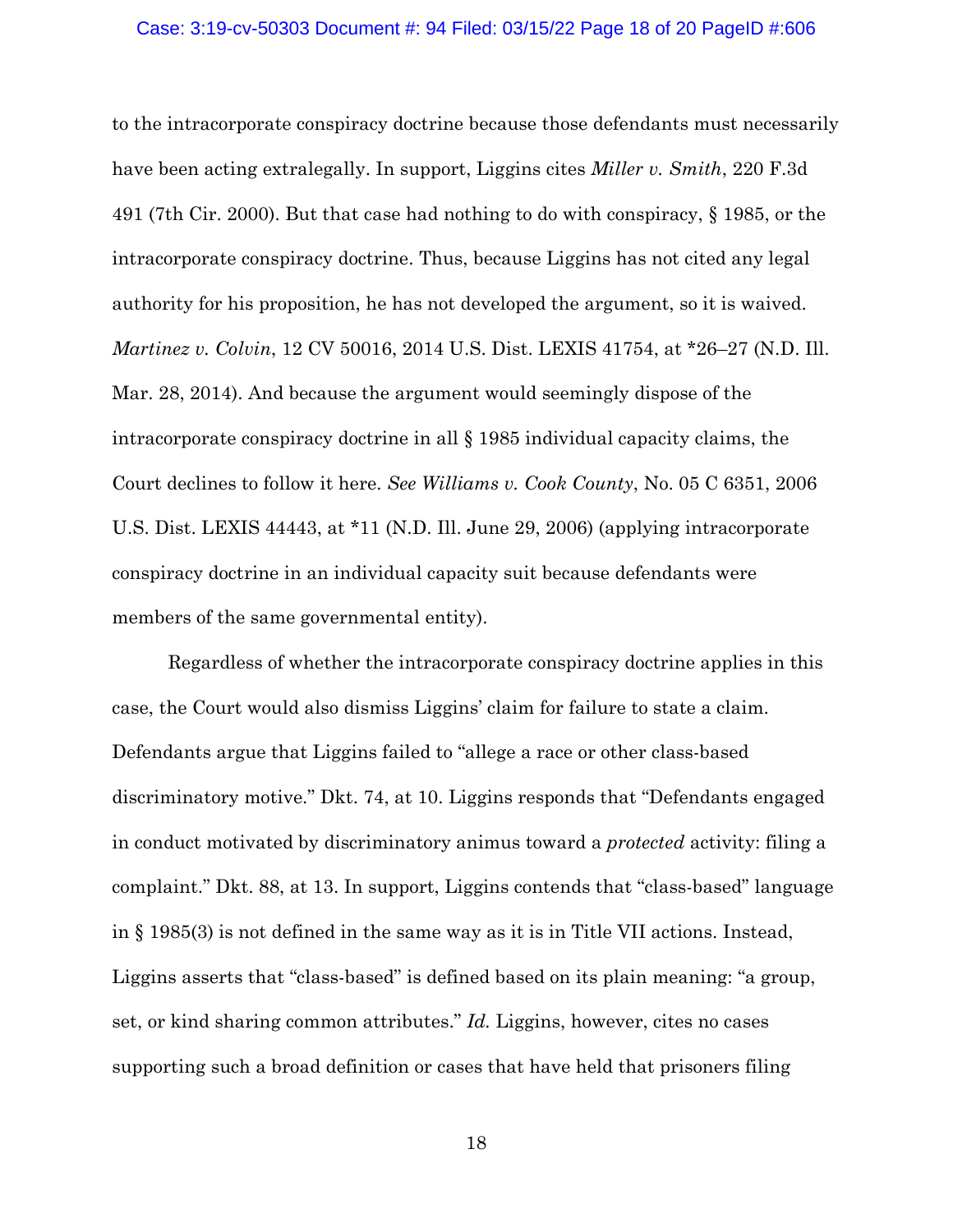#### Case: 3:19-cv-50303 Document #: 94 Filed: 03/15/22 Page 19 of 20 PageID #:607

administrative complaints can be a class within the meaning of § 1985(3). On the contrary, at least one Supreme Court case implies the opposite. In *United Brotherhood of Carpenters & Joiners, Local 610 v. Scott*, the Court determined that § 1985 was not "intended to reach conspiracies motivated by bias towards others on account of their *economic* views, status, or activities." 463 U.S. 825, 837 (1983) (emphasis in original). In that case, the proposed § 1985(3) class was nonunion workers—a group that would undoubtedly fall within the scope of Liggins' proposed broad definition of a "class." More recently, the Seventh Circuit affirmed the dismissal of a § 1985(3) claim because "[g]raduates of foreign veterinary schools are not a protected class cognizable based on race or national origin." *Gunawardana v. Am. Veterinary Med. Ass'n*, No. 21-1330, 2021 U.S. App. LEXIS 31941, at \*8 (7th Cir. Oct. 25, 2021). The same is true here. Prisoners that file administrative complaints may share common attributes, but they do not constitute a protected class within the meaning of 42 U.S.C. § 1985(3).

Thus, because Liggins does not allege any conspiratorial denial of equal protection based on his membership in a protected class, the Court must grant Defendants' motion to dismiss his claim under 42 U.S.C. § 1985(3).

## **III. Conclusion**

For the reasons explained above, Defendants' motion to dismiss [73] is granted. Furthermore, the Court dismisses his claims under *Bivens* and 42 U.S.C. § 1983 because such avenues for relief are not available to Liggins. Thus, those dismissals are with prejudice. The Court dismisses Liggins' claim under 42 U.S.C. §